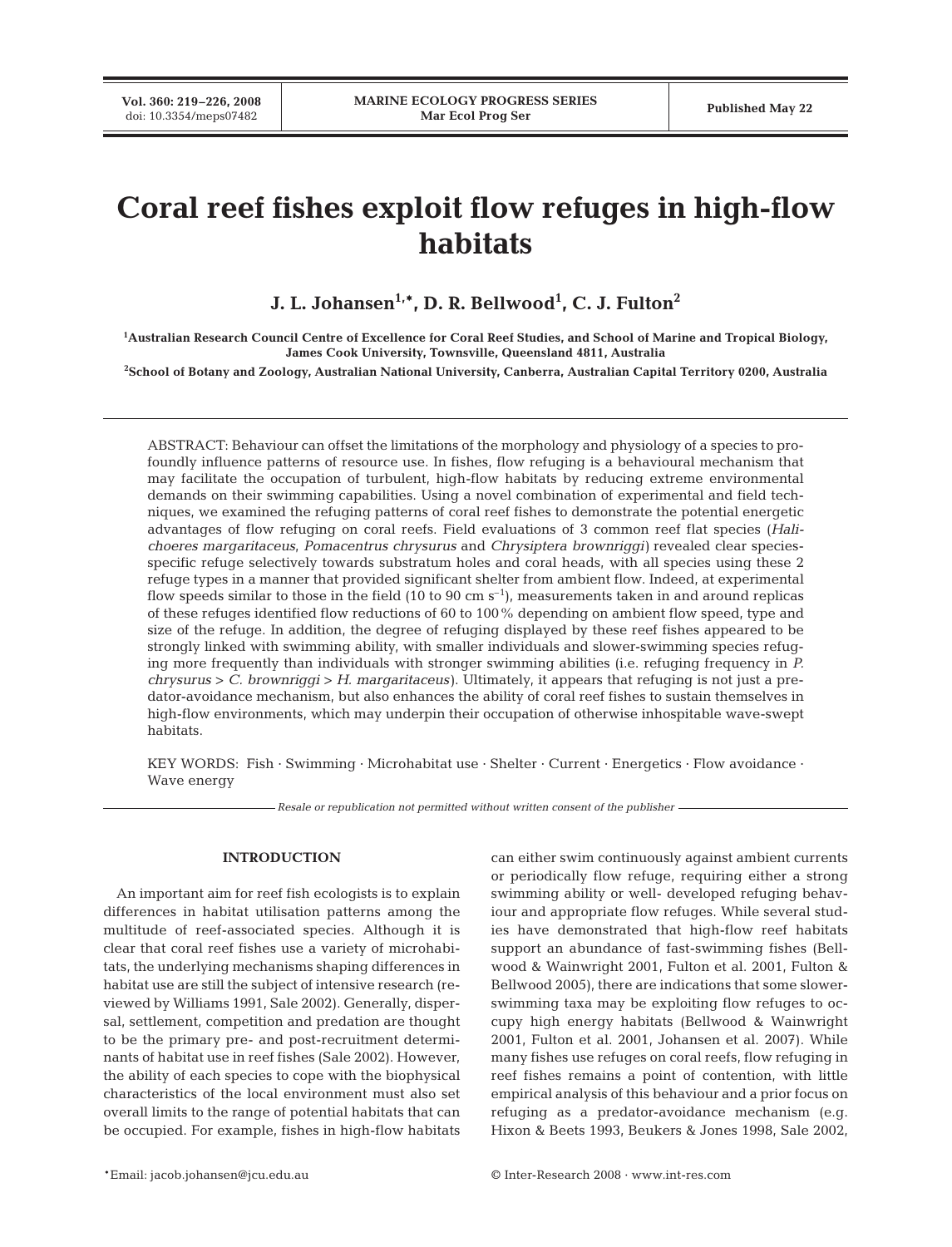Lehtiniemi 2005). Using a functional approach, we examined the potential for flow refuging and swimming performance to directly influence patterns of microhabitat use in coral reef fishes.

Flow refuging behaviour can provide significant reductions in the flow experienced by fishes. Recent experimental studies have found that fishes often place themselves behind structures when exposed to high flows (Gerstner & Webb 1998, Webb 1998, Asaeda et al. 2005), which can significantly reduce physiological swimming demands and directly assist fishes in using high-flow habitats (Liao et al. 2003, Johansen et al. 2007). Energetic benefits to be gained from flow refuging appear to be dependent on the particular behaviour at the individual level, rather than the swimming ability of the species, as individuals can rapidly adjust activity patterns according to ambient flow conditions (Liao et al. 2003, Asaeda et al. 2005). Thus, slow-swimming fishes with well-developed refuging behaviour may be able to use high-flow habitats more efficiently than stronger swimming species with limited refuging behaviour (Johansen et al. 2007). Ultimately, this can lead to a potential expansion of the range of habitats and locations that can be colonised by a species, exceeding predictions based solely on morphology or swimming speed performance.

Here we quantified refuging patterns in 3 species of coral reef fishes to determine if interactions between fish swimming ability and flow refuging may directly contribute to patterns of habitat use in wave-swept habitats. We used a combination of field and laboratory-based measures to address 3 questions: (1) Do reef fishes differ in their degree of refuging and selection of specific refuge types? (2) What degree of flow reduction is provided by the most commonly used refuge types? (3) Are patterns of refuging related to fish size and the dimensions of refuges? We discuss the extent to which these patterns of refuging are reflected in the relative swimming abilities of species based on previous analyses (Fulton 2007).

### **MATERIALS AND METHODS**

**Study sites and species.** All field observations were conducted on the wave-exposed coral reef flat between South and Palfrey Islands in the Lizard Island Group, northern Great Barrier Reef, Australia  $(14^{\circ}40'$  S,  $145^{\circ}28'$  E). The reef flat was selected for 2 reasons: firstly, it is the shallowest and most waveswept habitat on the reef, with average flows often exceeding 40 cm  $s^{-1}$  (Fulton & Bellwood 2005); secondly, recent studies have suggested that flow refuging is a common phenomenon in these high-flow habitats (Bellwood & Wainwright 2001, Fulton et al. 2001, Fulton & Bellwood 2002a, Johansen et al. 2007). Refuging behaviours in 3 fish species were examined at each of 2 sites (adjacent to each island named above): *Pomacentrus chrysurus* Cuvier 1839, *Halichoeres margaritaceus* (Valenciennes 1839) and *Chrysiptera brownriggi* (Bennet 1828). These species were chosen because they are abundant on the reef flat and display widely different mean pectoral-swimming speeds ( $U_{\text{pc}}$ ): *P. chrysurus*, 26.7 cm  $s^{-1}$ ; *H. margaritaceus*, 48.0 cm  $s^{-1}$ ; and *C. brownriggi*,  $35.2 \text{ cm s}^{-1}$  (Fulton 2007).

**Fish refuging behaviour.** Fish refuging behaviour was observed by SCUBA divers using an instantaneous focal monitoring technique following Fulton et al. (2001). Specifically, divers swam in a non-overlapping path across the reef flat while recording data from each individual fish immediately as they were encountered. Species, total length (TL, to the nearest cm), distance from the substratum (to the nearest 5 cm), and the type of refuge used at the time of first observation were noted for each individual. Great care was taken to minimise observer and predator-related effects by maintaining a minimum distance of 5 m (usually 10 to 12 m) between observer and subject, and observations were made only when no likely predators where visibly present. Whenever fishes were observed to behave adversely to the divers, or if predators were visible, the observation was aborted and excluded from the analyses. This method provided a rapid means of recording refuging behaviour based on independent observations of numerous individual fish. All fish included in this study displayed adult coloration, with an average TL of 5.6 ± 0.1 cm (mean ± SE, n = 154) for *Pomacentrus chrysurus*, 7.7 ± 0.1 cm (n = 114) for *Halichoeres margaritaceus*, and 6.3 ± 0.2 cm (n = 71) for *Chrysiptera brownriggi*. Refuging was defined as the prolonged (>2 s) residence of a fish with more than half its body depth within the enclosure of a refuge (e.g. a substratum hole) or positioned closely (within 5 cm) downstream of a substratum structure (e.g. a coral head). In total, 339 individuals of the 3 study species were observed over 9 d of observation.

**Refuge physical characteristics.** The study sites examined had similar low-relief topographies with no marked changes in level in the carbonate rock platform, which consisted mainly of pock-marked coral rock, rubble and very few live coral colonies (hard or soft). In total, 171 hard-bottom refuges used by observed individuals were measured for width, length and depth/height using tape measures to the nearest 0.5 cm. Based on the observed refuging patterns, the substratum holes and coral heads were identified as the most commonly used refuges (substratum hole,  $n =$ 60; coral head,  $n = 58$ ; other refuge types,  $n = 53$ ). Therefore, substratum refuges were divided into 3 distinct refuge types: holes in the substratum, single coral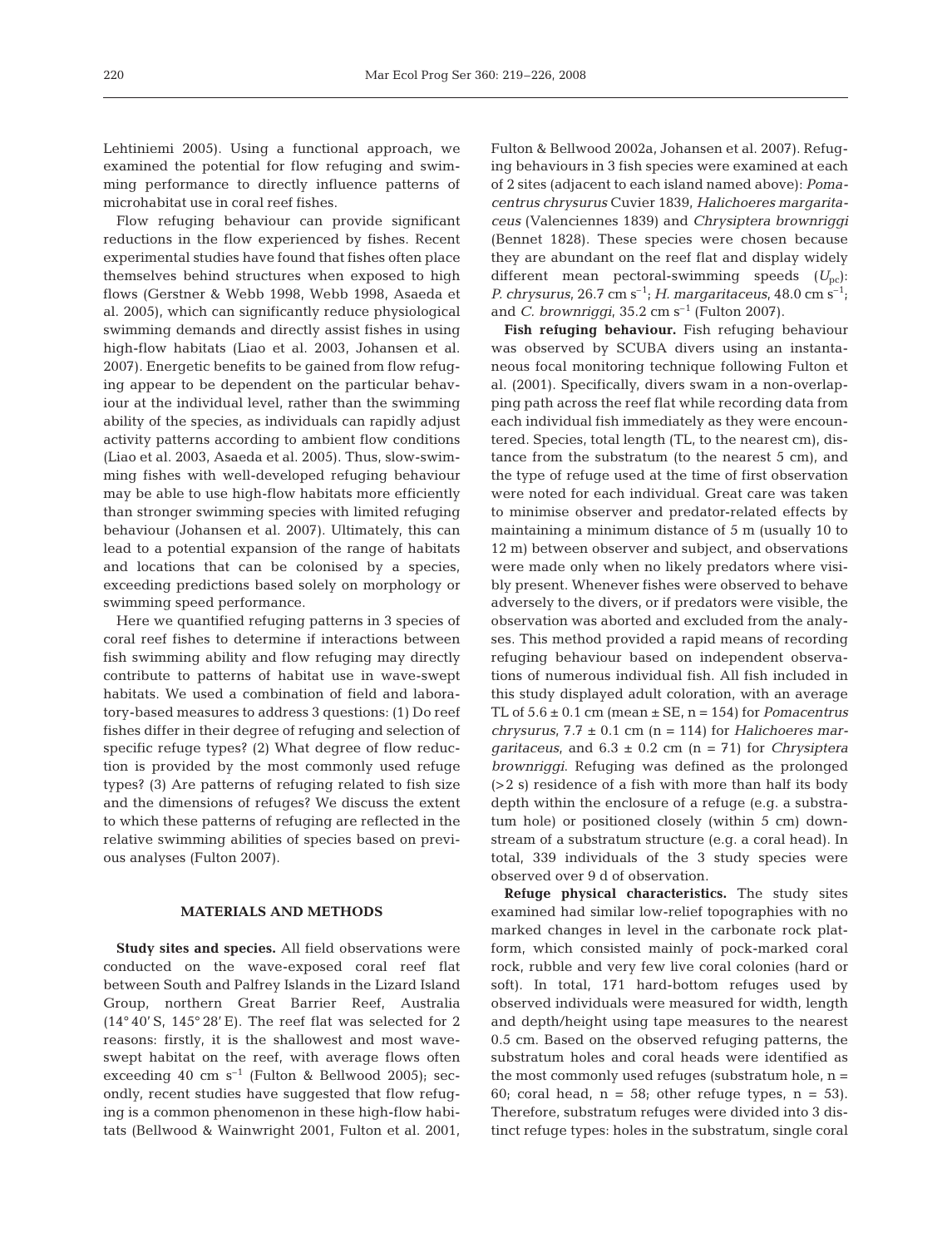heads, and others (i.e. any other hard-substratum structure that was observed to be used by fishes as a refuge, e.g. a sharp drop in substratum level, indentations in the vertical wall of a drop in substratum level, or shelters between proximate substratum protrusions). In each of the 2 study sites, the substratum was surveyed for refuge availability using haphazardly placed  $10 \times 3$  m benthic transects. All potential refuges within transects were categorised into the 3 refuge types and measured as described above. Six transects were conducted in each site, with a total of 674 substratum refuges measured. Finally, to assist in experimental measures of flow within refuges (see below), 3 casts of average sized substratum holes (length 10.5  $[\pm 1.2] \times$  width 10.5  $[\pm 1.2] \times$  depth 9.7  $[\pm 0.6]$  cm, mean  $\pm$  SE, n = 60) and 4 casts of average sized dead coral heads  $(14.4 \pm 1.0] \times 14.4 \pm 0.9] \times 14.6 \pm 0.6]$  cm,  $n = 58$ ) used as refuges were taken in the field using oil-based modelling clay and plaster.

**Refuge flow characteristics.** Flow profiles were quantified for the 2 most commonly used substratum refuge types (holes and coral heads) using artificial refuges placed in an experimental flow tank. In particular, replicas of a substratum hole and a coral head refuge were created from the casts made in the field to closely match the actual refuges used by the study species. These replica refuges were placed in a 194 l recirculating flow tank of a design following Vogel & LaBarbera (1978), and exposed to a range of flow speeds comparable to those found in the field (i.e. 10 to 90 cm  $s^{-1}$ , Fulton & Bellwood 2005). However, to minimise solid-blocking effects (i.e. increased flow speeds around obstacles in an enclosed flow chamber), the coral head refuge size was kept at <10% of the cross-sectional area of the flow chamber (Bell & Terhune 1970). With a flow chamber of  $55.0 \times 23.0 \times$ 24.0 cm (length: width: height) the refuge model was scaled down from  $14.4 \times 14.4 \times 14.6$  cm to  $7.4 \times 7.4 \times$ 7.5 cm, which constitutes 51% of the average crosssectional diameter of coral heads used as refuges in the field. The dimensions of the replica substratum refuge hole were  $10.5 \times 10.5 \times 9.7$  cm, and it had a clear acrylic window incorporated into one side and a  $1.0 \times 1.0$  cm grid drawn on the back wall of the flow tank or refuge hole to allow for visual analysis of particles moving around the refuge. Flow reduction was then measured around the 2 refuge types across a range of ambient flow speeds (between 10 and 90 cm  $s^{-1}$  at intervals of approximately 7 cm  $s^{-1}$ ) using digital video tracking of neutrally buoyant particles. The movement of at least 5 particles relative to the background grid were analysed at each flow speed inside and outside of the refuges. A minimum of 110 individual measures of flow were conducted for each refuge type.

Flow within the substratum hole and the coral head contained several vortices and circular flow patterns (i.e. turbulence). Therefore, to provide a simple measure of flow speed within the refuges, the speed of each recorded particle was analysed regardless of its specific direction of movement. This provided a conservative estimate of flow within the refuge, as stable points may exist within vortices. Because fishes in the field were defined as refuging only when they were within 5 cm downstream of the coral heads, particle speed was only analysed in the area directly behind the coral head to a distance of 5 cm + the average TL (~7 cm) of the fish. Video recordings were set up with a narrow depth of field so that only those particles directly behind the coral head refuge would be in focus and subsequently included in analyses. Given the smaller coral head refuge used in the flow tank, this analysis represents a conservative estimate of reductions in ambient flow. To provide ground-truthing of relative reductions in flow, field measures of flow speed were collected on the reef flat between South and Palfrey Islands. Ambient flow speed in the water column was measured by timing passive particles as they moved in an approximately linear trajectory between 2 recognisable landmarks on the substratum. This process was repeated for passive particles passing through a substratum hole or around a coral head refuge, using landmarks approximately 10 cm before and after the refuge. Only those observations where particles completed a full run through the refuge in a roughly linear fashion were included in analyses. In total, 6 flow speed recordings were made for each of the 9 holes, and 9 coral head refuges were examined, and a total of 9 ambient flow measures were taken in the water column approximately 35 cm above the substratum. All observations were completed under similar tidal and wave conditions.

**Statistical analysis.** To identify possible site effects, the observed number of refuging versus non-refuging individuals, refuge types selected by each species and the relative availability of each refuge type in the substratum were compared between sites using a series of chi-squared *k*-sample tests. Where no significant differences were detected, field observations were pooled across sites and presented as an overall mean and standard error for each variable.

The observed number of refuging versus non-refuging individuals was compared among species using a chi-squared *k*-sample test. Substratum refuge availability, species specific refuge use and refuge selectivity were graphically displayed following the selectivity index of Chesson (1983). This method has the advantage of providing a selectivity index that will yield a value between –1 and 1 irrespective of resource densities in the environment, is unaffected by the rela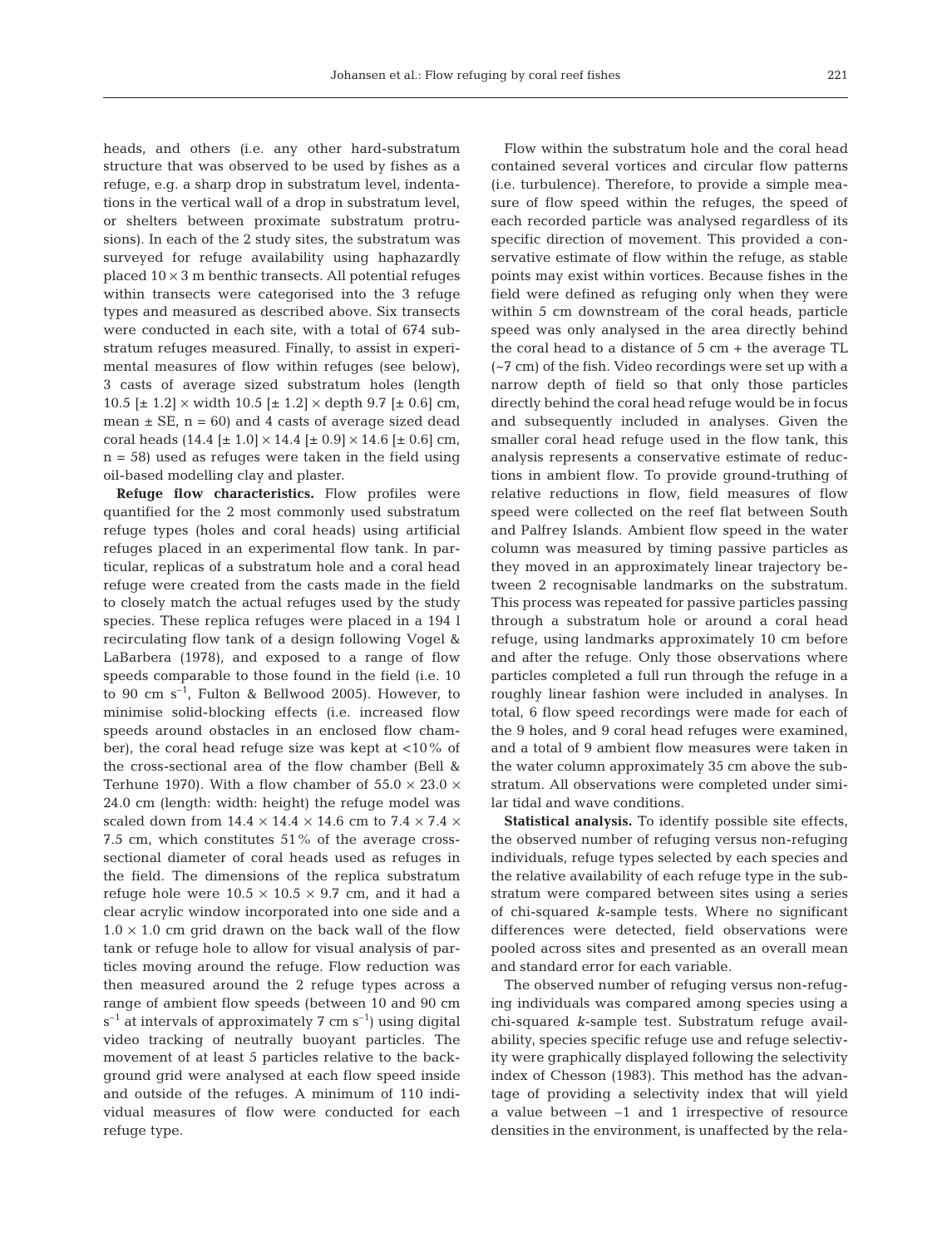tive abundance of the different resource types, and thus permits comparisons of unequal sample sizes. This selectivity index was calculated as: Selectivity  $(E) = (m\alpha - 1) / [(m-2)\alpha + 1]$  where  $m =$  the number of refuge types and  $α = (r_i/n_i) / (\sum r_i/n_i)$  with  $r_i$  = the proportional use of refuge type  $i$ , and  $n_i$  = the proportional availability of refuge type *i* (Chesson 1983). Furthermore, significant differences between substratum refuge availability and the selective refuge use of each species were analysed using a series of chi-squared 2 sample tests, and corrected for type I errors using Bonferroni adjustments. Differences in flow speed inside and outside of the substratum refuges, both experimentally and in the field, were compared using paired *t*-tests for dependent samples. Sized-related changes in refuging patterns within species were examined using a series of non-linear logit regressions performed on the binary data of refuging/non-refuging by different sized fishes. For non-refuging individuals, differences in water column use among species were examined using a 1-way analysis of variance (ANOVA). Finally, the sizes of refuges used by each species were compared to refuge-size availability using *t*-tests for independent samples. All results were analysed using STATISTICA v. 6.1 or SigmaPlot v. 8.0, and probability values less than 0.05 were accepted as significant.

# **RESULTS**

*Pomacentrus chrysurus*, *Halichoeres margaritaceus* and *Chrysiptera brownriggi* all used substratum refuges on the reef flat and exhibited no significant site effects in this refuging behaviour (*P. chrysurus*,  $\chi^2$  = 0.50,  $p = 0.48$ ; *H. margaritaceus*,  $\chi^2$  < 0.01,  $p = 0.98$ ; *C. brownriggi,*  $\chi^2$  < 0.01, p = 0.94). Refuging patterns were markedly different among the 3 species ( $\chi^2$  = 70.20, p < 0.01) with *P. chrysurus* refuging 76.0 ± 2.6% (mean  $\pm$  SE, n<sub>ind</sub> = 154) of the time, while *H. margaritaceus* and *C. brownriggi* were refuging only 28.0 ± 0.1% (n = 114) and 32.4  $\pm$  0.4% (n = 71) of the time, respectively.

Substratum refuge types displayed no significant difference in availability between sites (holes,  $\chi^2 = 0.89$ ,  $p = 0.35$ ; coral heads,  $\chi^2 = 0.72$ ,  $p = 0.40$ ; other refuges,  $\chi^2$  = 0.00, p = 0.95). Indeed, substratum refuges were available in approximately equal proportions within sites with  $30.4 \pm 1.6\%$  holes (mean  $\pm$  SE, n = 205),  $36.1 \pm 1.6$  % coral heads (n = 243) and  $33.5 \pm 2.6$  % other refuge types ( $n = 226$ ; Fig. 1), with the other refuge type consisting mainly of abrupt drops in substratum level and shelters between proximate coral heads.

While refuge selectivity did not differ among sites (*Pomacentrus chrysurus*,  $\chi^2 = 2.67$ , p = 0.26; *Halichoeres margaritaceus*,  $\chi^2$  = 3.85, p = 0.15; *Chrysiptera* 



Fig 1. *Pomacentrus chrysurus*, *Halichoeres margaritaceus* and *Chrysiptera brownriggi*. Refuge selectivity. Lower section shows substratum refuge availability and the refuge utilisation patterns of each species across 3 different refuge types. Top section displays selectivity of each species towards each refuge type. The selectivity index ranges from –1 to +1 and represents strong negative to strong positive preference, respectively. 0 represents no preference. CL: confidence limit. \*p < 0.05

*brownriggi*,  $\chi^2$  = 4.17, p = 0.12), all 3 study species displayed varied positive and negative selection towards particular substratum refuge types (Fig. 1). Specifically, *P. chrysurus* displayed a strong negative selectivity for coral heads ( $n_{samples} = 2$ ,  $\chi^2 = 10.23$ ,  $p < 0.01$ ) and a strong positive selection for other refuge types  $(n = 2,$  $\chi^2$  = 7.29, p < 0.01). Conversely, *H. margaritaceus* exhibited a positive selection for coral heads (n = 2,  $\chi^2$  = 5.79, p < 0.05), while *C. brownriggi* exhibited a positive selection for substratum holes (n = 2,  $\chi^2$  = 8.39, p < 0.01) and a strong negative selection for other refuge types  $(n = 2, \chi^2 = 6.69, p < 0.01;$  Fig. 1).

Experimental flow velocities measured behind the coral head refuge and within the substratum hole were significantly slower than ambient flows (coral head refuge,  $n = 80$ ,  $t = 9.49$ ,  $p < 0.01$ ; substratum hole refuge,  $n_{measures} = 80$ ,  $t = 10.38$ ,  $p < 0.01$ ; Fig. 2). For example, at an ambient flow of 60 cm  $s^{-1}$ , the flow behind the coral head was  $23.0 \pm 1.5$  cm s<sup>-1</sup> and  $12.0 \pm$ 1.6 cm s<sup>-1</sup> inside the hole (mean  $\pm$  95% confidence limit, CL; Fig. 2), constituting a 62% and a 80% reduction in flow, respectively. For flow velocities between 10 and 90 cm  $s^{-1}$ , the flows behind the coral head were always reduced by 60 to 66%, while the larger substratum hole refuge reduced ambient flows by 75 to 100% (Fig. 2). Under field conditions, an ambient flow speed of 8.85  $\pm$  0.60 cm s<sup>-1</sup> produced average flow speeds of 2.70  $\pm$  0.21 cm s<sup>-1</sup> behind coral heads and 1.84  $\pm$ 0.33 cm  $s^{-1}$  in substratum holes, representing average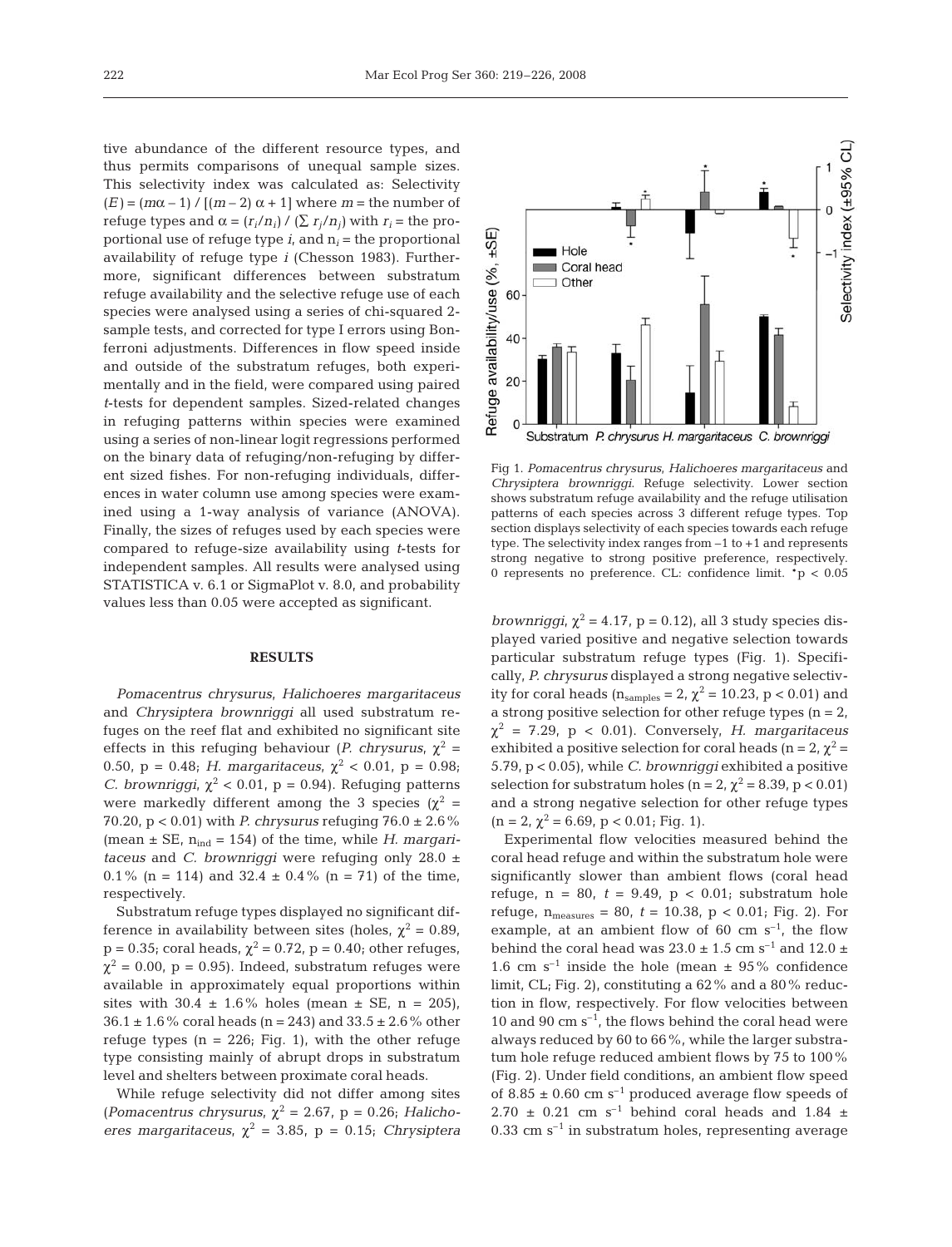

Fig 2. Flow measurements outside and inside of the substratum hole and coral head refuge taken in a recirculating flow chamber. Outside flow is calibrated with neutral density particles ( $n \geq 5$  per speed), and the inner flow is based on the mean of ≥5 measures of entrained particles passing in the vicinity (see 'Materials and methods') of the refuges. Regression lines and 95% confidence limits (dashed lines) are shown

flow reductions of 69.5% and 79.2%, respectively (coral head refuge,  $n = 18$ ,  $t = 6.87$ ,  $p < 0.01$ ; substratum hole refuge,  $n = 18$ ,  $t = 6.48$ ,  $p < 0.01$ ).

Some species displayed a shift in refuging behaviour with increased body size (Fig. 3, Table 1). With increasing size, *Pomacentrus chrysurus* and *Halichoeres margaritaceus* displayed less frequent refuging behaviour (Table 1). In *P. chrysurus*, the proportion of individuals refuging fell from  $100\%$  to  $46.2 \pm 34.5\%$ with a change in size from 2–3 cm to 8–9 cm TL (means ± SE, nind = 154). In contrast, *H. margaritaceus* displayed  $60.0 \pm 8.3\%$  refuging at 4 to 5 cm TL and 9.1  $\pm$  6.3% refuging at 10 to 11 cm TL (n = 114). Conversely, refuging behaviour in *Chrysiptera brownriggi* remained almost stable with size, having a mean of  $32.4 \pm 0.4$ % across the observed range of sizes (n = 71).

When refuging, the sizes of the refuges occupied by each of the study species appeared to be selectively chosen (Table 2). In particular, the average size of coral head refuges used by *Halichoeres margaritaceus* in the field were significantly smaller than the average coral heads available in the substratum  $(t = 2.06, n =$ 253, p < 0.05). Similarly, the substratum holes occupied by *Chrysiptera brownriggi* were significantly larger than those generally available in the substratum  $(t = -2.51, n = 217, p < 0.05)$ . When not refuging, the mean height in the water column differed among species (*F* = 15.65, n = 168, p < 0.01), with *Pomacentrus chrysurus* averaging a distance of 9.0 ± 1.0 cm from the substratum (mean  $\pm$  SE, n = 38), compared to  $8.3 \pm 0.6$  cm in *H. margaritaceus* (n = 82) and 17.2  $\pm$ 2.2 cm in *C. brownriggi* (n = 48).



Fig 3. *Pomacentrus chrysurus*, *Halichoeres margaritaceus* and *Chrysiptera brownriggi*. Proportional refuging of individuals in 5 size categories. The n values for each species from smallest to largest are *P. chrysurus* (20, 38, 83, 13), *H. margaritaceus* (5, 48, 50, 11) and *C. brownriggi* (4, 15, 44, 8)

Table 1. *Pomacentrus chrysurus*, *Halichoeres margaritaceus* and *Chrysiptera brownriggi*. Regression analysis of refuging behaviour with size in 3 reef fish species. \*p < 0.05

| <b>Species</b>   | (Logit regression)<br>Body size versus % refuging |      |           |  |
|------------------|---------------------------------------------------|------|-----------|--|
|                  | Wald-statistic                                    | n    |           |  |
| P. chrysurus     | 15.27                                             | 1.54 | $< 0.01*$ |  |
| H. margaritaceus | 4.55                                              | 114  | $0.03*$   |  |
| C. brownriggi    | 0.02                                              | 71   | 0.88      |  |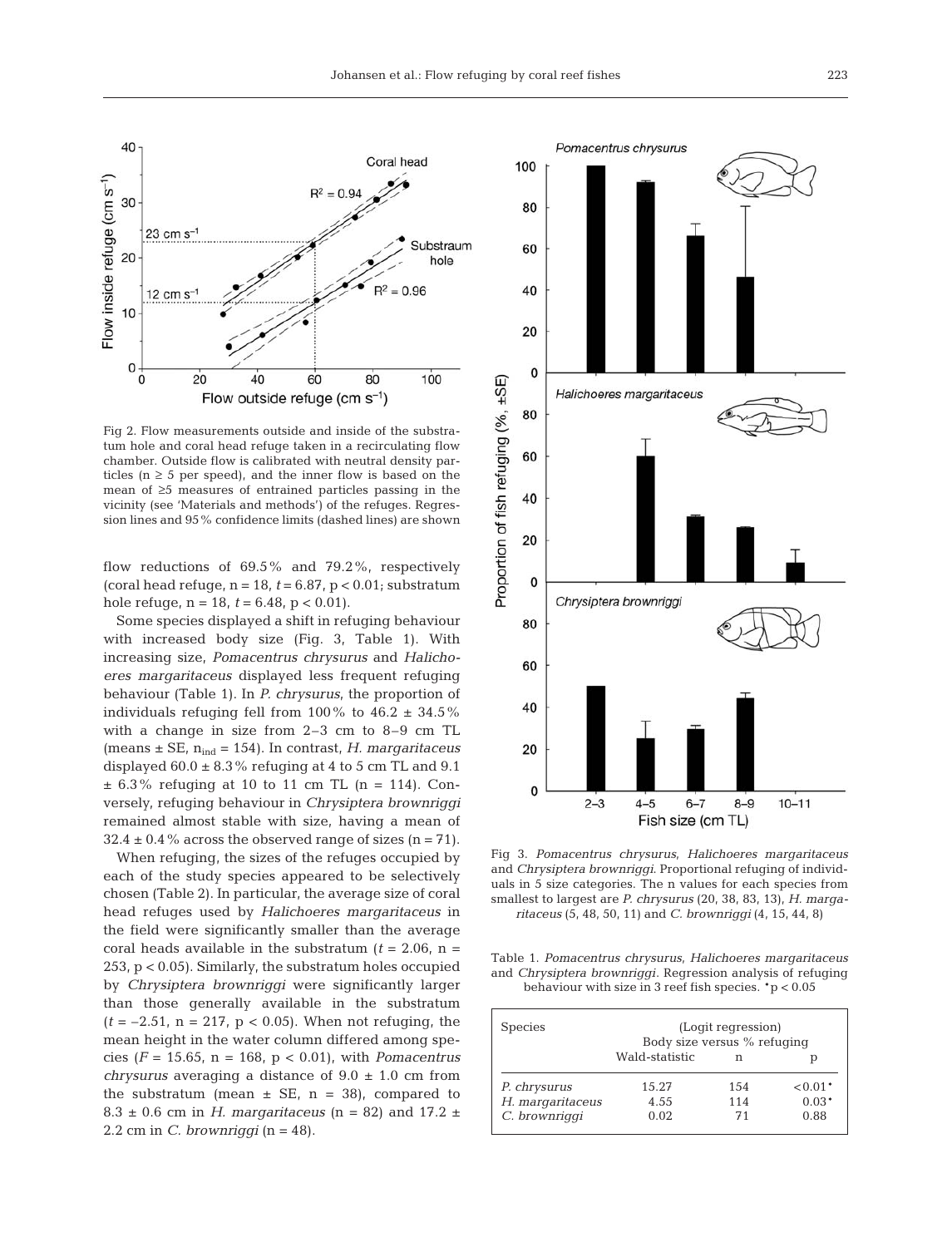Table 2. *Pomacentrus chrysurus*, *Halichores margaritaceus* and *Chrysiptera brownriggi.* Comparison of the average refuge sizes available in the substratum and the refuge sizes used by the 3 species in the field. Means and SE shown. Significant differences in refuge use from substratum availability are marked  $(^*p < 0.05)$ 

|                                 | Substratum holes<br>Size $(cm^3)$ | n     | Coral heads<br>Size $\rm (cm^3)$<br>n |  |
|---------------------------------|-----------------------------------|-------|---------------------------------------|--|
| Available<br>substratum refuges | $1111 + 131$                      | - 205 | $8789 \pm 960$ 235                    |  |
| Refuge use by species           |                                   |       |                                       |  |
| P. chrysurus                    | $985 \pm 120$                     | 40    | $3722 + 677$<br>23                    |  |
| H. margaritaceus                | $475 + 141$                       | 5     | 18<br>$2150 \pm 478$ <sup>*</sup>     |  |
| C. brownriggi                   | $2.585 + 975$ <sup>*</sup>        | 12    | $2934 + 1251$<br>8                    |  |

#### **DISCUSSION**

Most studies of refuging behaviour in fishes have focused on predator avoidance (e.g. Beukers & Jones 1998, Sale 2002, Lehtiniemi 2005). In contrast, our study emphasises the potential direct biophysical advantages of substratum refuge use by decreasing locomotor demand while exposed to a strong ambient current. *Pomacentrus chrysurus*, *Halichoeres margaritacues* and *Chrysiptera brownriggi* all used specific substratum refuge types in the field, with more than 50% of observed individuals positioning themselves within microhabitat structures that provided significant shelter from ambient flows. While each species positively selected different refuge types, coral heads and substratum holes were the 2 most frequently used refuges in terms of overall number of refuging individuals. Notably, both experimental and field measures revealed that these 2 refuge types reduced ambient flows by 60 to 100%, depending on ambient flow speed and refuge dimensions. The degree of refuging displayed by these reef fishes also appears to be strongly linked to their relative swimming abilities. Slower-swimming species tended to refuge more frequently and occupy a lower part of the water column (presumably to exploit boundary layer effects, Fulton et al. 2001) than individuals of stronger swimming abilities, with 72% refuging in adult *P. chrysurus*  $(U_{\text{pc}} = 26.7 \text{ cm s}^{-1}$ , Fulton 2007), versus 32% refuging in adult *C. brownriggi* ( $U_{\text{pc}} = 35.2 \text{ cm s}^{-1}$ , Fulton 2007) of the same length. Interestingly, even with growth to adult size, many of these fishes continued to use refuges extensively, which runs contrary to the theory that such refuging behaviour is largely linked to predation risk at a small size (Sale 2002).

Refuging is a common behavioural trait in many fishes, especially on wave-swept coral reef flats (Bellwood & Wainwright 2001, Fulton et al. 2001, Fulton & Bellwood 2002a), where this behaviour may be driven by avoidance of extreme flow levels. A recent experimental study found that *Pomacentrus chrysurus* and *Halichoeres margaritaceus* do not possess the swimming abilities necessary to overcome the average  $60 \text{ cm s}^{-1}$  flow conditions found on the reef flats for more than a few minutes at a time (Johansen et al. 2007). However, with access to refuge holes, these same fishes were able to remain in a  $60 \text{ cm s}^{-1}$  flow habitat for several days without fatigue (Johansen et al. 2007) with some indication that each species increased its refuge use with increasing flow speed (J. Johansen pers. obs.). Our study confirms that these species preferentially select and extensively use the same specific refuge types in the field, and that the refuges confer significant flow reductions, providing strong evidence in support of flow refuging as a significant determinant of patterns of habitat use in these coral reef fishes. Ultimately, it appears that *P. chrysurus* and *H. margaritaceus* have gained access to the reef flat and its resources through a well-developed refuging behaviour, rather than an enhanced swimming capacity befitting the ambient high-flow characteristics of this habitat.

Although all 3 study species demonstrated welldeveloped refuging behaviour in the field, their refuge selectivity patterns differed considerably from refuge availability and each other. Such differences in refuge preference may be linked to differences in feeding mode, swimming ability and competitive interactions between species. For example, *Pomacentrus chrysurus* is an opportunistic plankton and benthic algal feeder (Allen 1991), which can acquire its food by short duration excursions into the ambient flow. In contrast, *Halichoeres margaritaceus* feeds on benthic invertebrates and may have to search widely for its dispersed and elusive prey (Fulton & Bellwood 2002b). As such, *H. margaritaceus* and other benthic invertebrate feeders may be disadvantaged by residing in one small area adjacent to a substratum hole. This is consistent with the observed patterns of refuge use, with *P. chrysurus* refuging and using substratum holes twice as often as *H. margaritaceus* (which mainly used coral head refuges), as well as the ranking of swimming abilities for the 3 species (*H. margaritaceus* > *Chrysiptera brownriggi* > *P. chrysurus*; Fulton 2007). Although no inter-specific antagonistic interactions were observed, it is likely that the pomacentrids, at least, may have been aggressively defending refuges. Both *C. brownriggi* and *P. chrysurus* are highly territorial toward a range of species (Allen 1991), providing a possible explanation for interspecific differences in the types of refuges and sizes of refuge holes used and why some potential refuges remained unused (if they were within the territory of a dominant individual).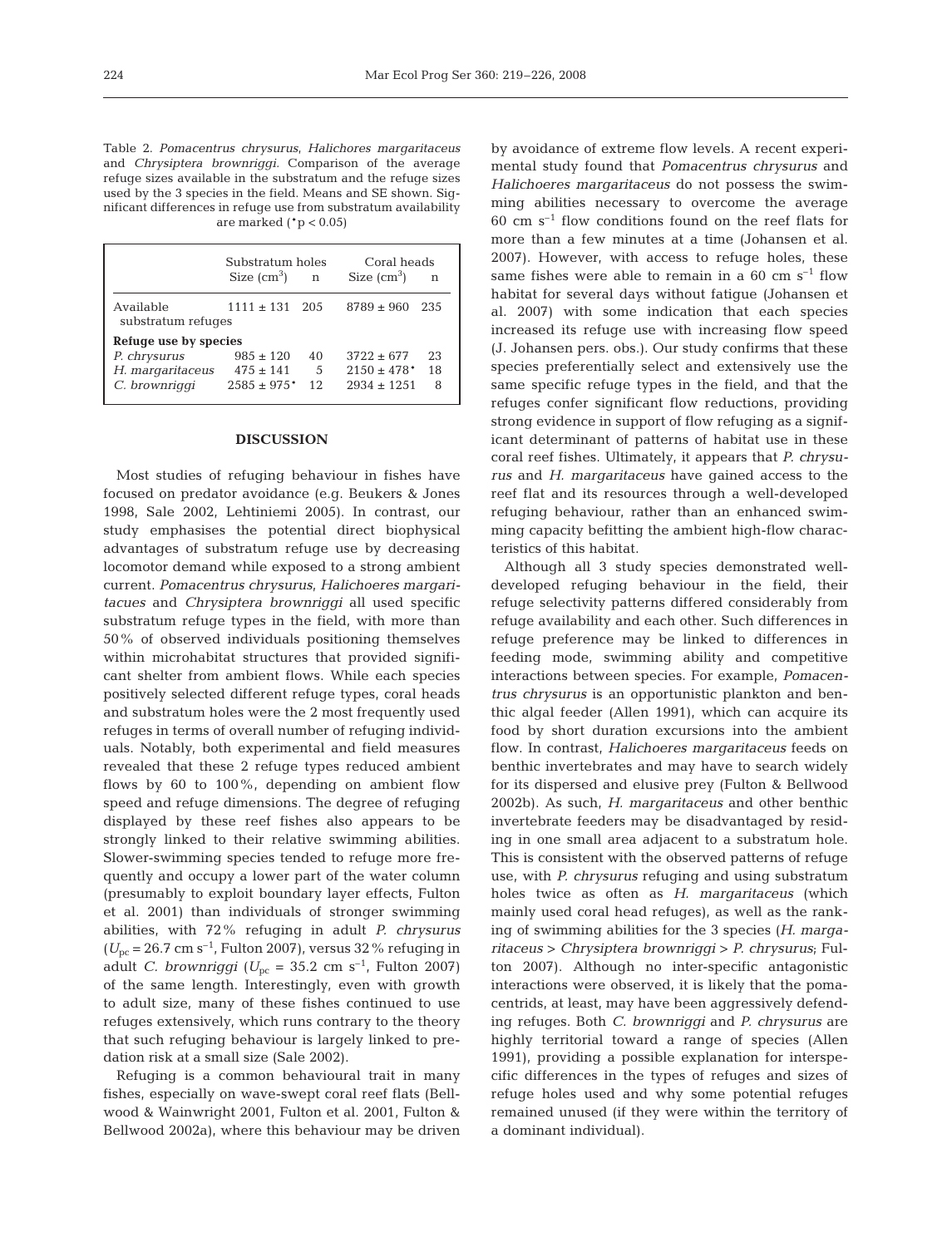Differences in refuge preferences may also be linked to the flow attributes around each refuge type and the relative exposure to predation. While substratum holes are generally thought to be most effective at providing flow reduction as well as shelter from large predators (Hixon & Beets 1993, Sale 2002), their occupation may be limited by the size of the refuging individual. In contrast, the more exposed coral head refuge appears to provide a similar level of flow reduction (both experimentally and in the field), but may leave individuals visible to predators. However, once detected by predators, the greater freedom of movement around such a refuge, which is open to all sides, may also provide fishes with a greater chance of escape. This would suggest that fishes using a more open refuge type may need to exhibit a greater swimming ability to combat flow and escape predators, and indeed, the species that positively selected coral heads, *Halichoeres margaritaceus*, is the fastest-swimming species in the group. In addition, with smaller and slower fishes often being more vulnerable to predators (Sale 2002), and refuging more frequently than larger and faster individuals, predator avoidance cannot be discounted. Thus, while flow avoidance appears likely as a significant driver of refuging behaviour, predator avoidance may also be a significant contributing factor, with the differences between species in refuging behaviour and water column use reflecting their different swimming abilities and risk of predation.

Regardless of the extent and type of refuge use, flow reduction provided by substratum holes and coral heads appears to provide a significant biophysical advantage to fishes. Following Alexander (2005), the relative energy requirements for fish swimming can be estimated in both laminar (energy  $|E|$  = [body mass (g)]<sup>0.5</sup> × [speed (cm s<sup>-1</sup>)]<sup>2.5</sup>) and turbulent flow ([E] = [body mass (g)]<sup>0.6</sup>  $\times$  [speed (cm s<sup>-1</sup>)]<sup>2.8</sup>). Based on these formulae, fishes in a  $60 \text{ cm s}^{-1}$  ambient flow would reduce energy consumption from swimming by approximately 71 to 95% when using either a substratum hole or coral head refuge (cf. Fig. 2). Although we used unidirectional flows to examine flow patterns within each refuge type, it is apparent from field measurements that refuges do indeed reduce flow velocities significantly and, if well exploited, may yield considerable energetic savings (Liao et al. 2003). Consequently, such energy savings from flow refuging provide a clear rationale for the refuging and swimming patterns observed in the field. In addition, the swimming activity and water column use of each species was consistent with their feeding mode and swimming ability (i.e. energy uptake and expenditure). Specifically, *Halichoeres margaritaceus* (foraging on the substratum) stayed closer to the substratum than both *Pomacentrus chrysurus* and *Chrysiptera brownriggi* (feeding on plankton), with the bigger and stronger-swimming *C. brownriggi* foraging farthest away from the substratum.

Overall, this study demonstrates that fishes inhabiting wave-swept coral reef flats exhibit strong individual selection for specific substratum refuges and that the use of these refuges seems to depend on swimming ability and foraging behaviour. Such flow refuging appears to facilitate the successful exploitation of highflow habitats by coral reef fishes with a limited swimming capacity. While our examinations suggest that significant energetic savings may be obtained by such refuging behaviour, more direct assessments of the energetic implications would offer a greater insight into microhabitat use by demersal fishes. Similarly, the relative causal effects of predator or flow-avoidance in shaping these patterns of refuging behaviour could be further examined using a predator presence-absence manipulation across a spectrum of ambient flow speeds. While the possible advantages for predator avoidance are an important aspect of such refuging behaviour, it appears that flow refuging can also have a profound influence on patterns of habitat use in coral reef fishes occupying wave-swept locations.

*Acknowledgements.* We thank A. Gonzales Cabello, the staff of the James Cook University Research Aquarium and Lizard Island Research Station for their assistance with field and aquarium logistics, and 3 anonymous reviewers for helpful comments on the manuscript. Financial support was provided by the Lizard Island Reef Research Foundation (C.J.F), and the Australian Research Council (D.R.B).

### LITERATURE CITED

- ► Alexander RM (2005) Models and the scaling of energy costs for locomotion. J Exp Biol 208:1645–1652
	- Allen GR (1991). Damselfishes of the world. Mergus Publishers, Melle
- ▶ Asaeda T, Vu TK, Manatunge J (2005) Effects of flow velocity on feeding behaviour and microhabitat selection of the stone moroko *Pseudorasbora parva*: a trade-off between feeding and swimming costs. Trans Am Fish Soc 134: 537–547
	- Bell WH, Terhune LDB (1970) Water tunnel design for fisheries research. Fish Res Board Can 195:1–69
- ▶ Bellwood DR, Wainwright PC (2001) Locomotion in labrid fishes: implications for habitat use and cross-shelf biogeography on the Great Barrier Reef. Coral Reefs 20:139–150
- ▶ Beukers JS, Jones GP (1998) Habitat complexity modifies the impact of piscivores on a coral reef population. Oecologia 114:50–59
- ► Chesson J (1983) The estimation and analysis of preference and its relationship to foraging models. Ecology 64: 1297–1304
- ► Fulton CJ (2007) Swimming speed performance in coral reef fishes: field validations reveal distinct functional groups. Coral Reefs 26:217–228
- ► Fulton CJ, Bellwood DR (2002a) Ontogenetic habitat use in labrid fishes: an ecomorphological perspective. Mar Ecol Prog Ser 236:255–262